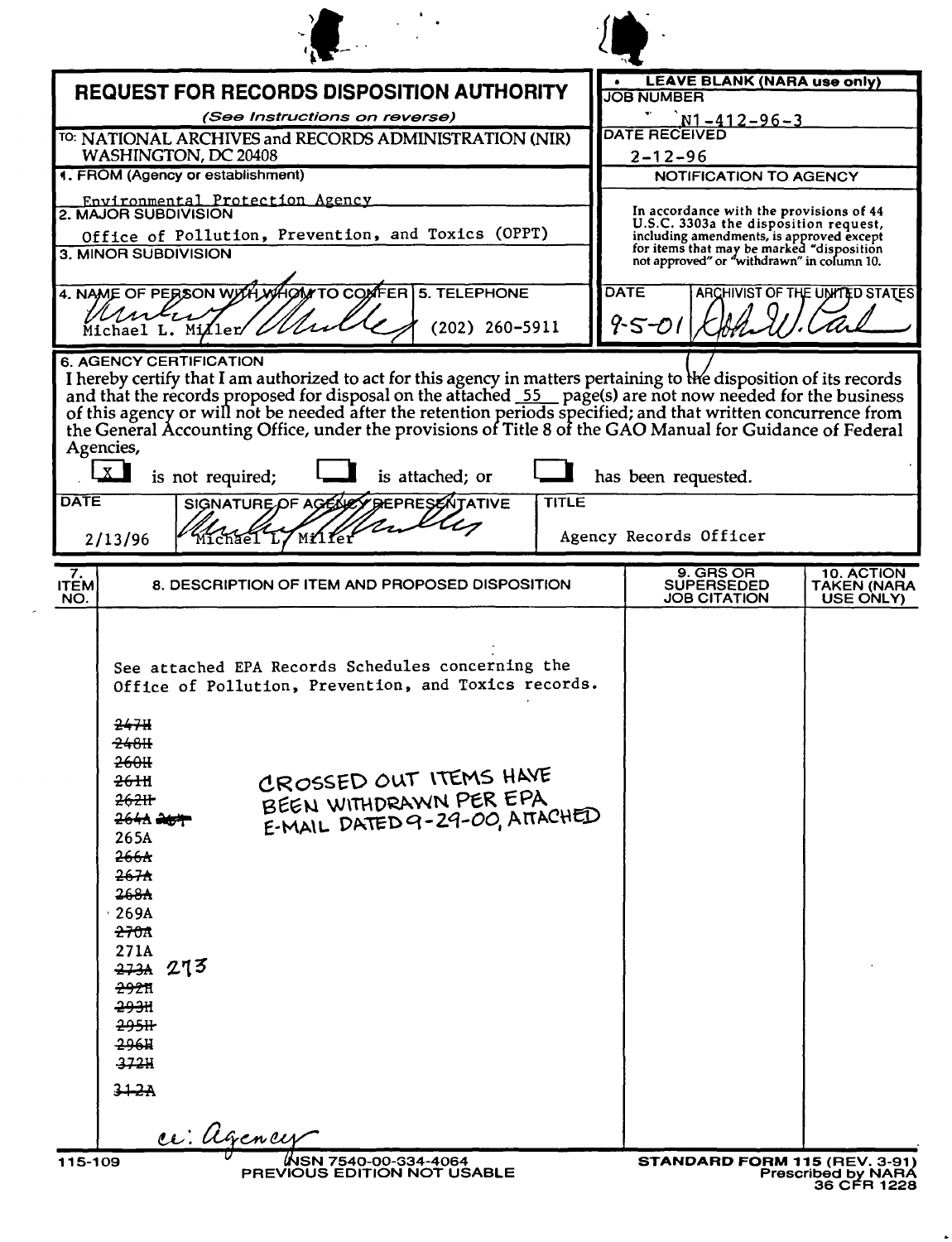# **EPA Records Schedule 273**

Status: Final, 11/30/2007

Title: Chemical Update System (CUS)

Program: Toxic Substances

Applicability: Agency-wide, with exceptions

Function: 108-025-06-02 - Manage Toxic Substances

# NARA Disposal Authority:

This schedule authorizes the disposition of the record copy in any media (media neutral), excluding any records already in electronic form. Records designated for permanent retention must be transferred to the National Archives in accordance with NARA standards at the time of transfer.

•  $N1-412-96-3/1$ 

# Description:

The Chemical Update System (CUS) contains confidential data reported by industry (approximately 1200 companies) as a partial update of the TSCA Inventory. Manufacturers and importers are required to report company information (plant site name, address, DUNS number) and chemical information (CAS registry number, PMN/Bonafide/TMEA or CCID Number, and production volume) for chemicals they manufactured or imported in excess of 10,000 pounds in the immediately preceding fiscal year. Polymers, naturally occurring substances, and UVCB's are exempt from reporting requirements. Reporting takes place every four years, beginning in December 1986. Production volumes on the CUS database are discrete amounts, rather than ranges, found on the Chemicals in Commerce Information System (CICIS).

# Disposition Instructions:

Item a: Electronic software system

This item is to be used only by the Office of Prevention, Pesticides, and Toxic Substances, Records and Dockets Management Branch at Headquarters.

- • Disposable
- Destroy when no longer needed to ensure access to and use of the electronic records throughout the authorized retention period.

Item b: Input

- • Disposable
- Follow instructions for EPA 371 TSCA chemical inventory file.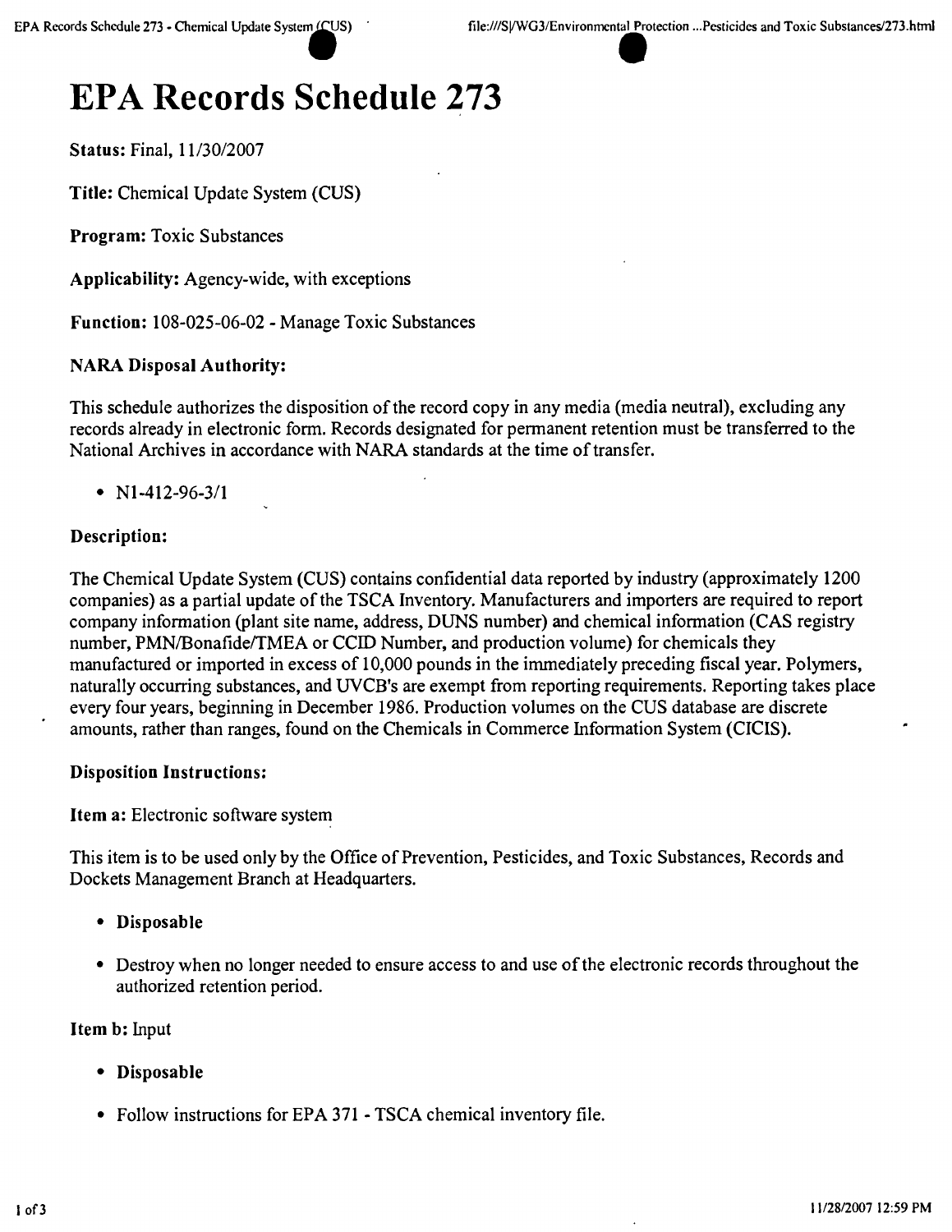# Item c: Electronic data

This item is to be used only by the Office of Prevention, Pesticides, and Toxic Substances, Records and Dockets Management Branch at Headquarters.

- • Permanent
- Transfer data at the end of each update cycle to the National Archives as specified in 36 CFR 1228.270 or standards applicable at the time.

Item d: Output and reports

- • Varies
- File with related records and follow instructions for the related records.

# Item e: Supporting documentation

This item is to be used only by the Office of Prevention, Pesticides, and Toxic Substances, Records and Dockets Management Branch at Headquarters.

- • Permanent
- Transfer those records necessary to document how the system captures, manipulates, and outputs data to the National Archives at the end of each update cycle, as specified in 36 CFR 1228.270 or standards applicable at the time. This documentation is transferred with the electronic data (item c).

# Guidance:

The TSCA chemical inventory file is scheduled as EPA 371. The Toxic Release Inventory System (TRI) is covered in EPA 153. Two related systems, Chemicals in Commerce Information System (CICIS) and Confidential Chemicals Identification System (CCID) are covered in EPA 088.

In 1993, the data contained in the Chemical Update System was transferred from the mainframe located in Research Triangle Park, North Carolina, to the LAN serving OPPT. As part of the close out procedure, the information was also transferred to tape. The LAN-based system is updated once every four years from the information extracted from the IUR form. .

Records containing sensitive information must be shredded or otherwise definitively destroyed to protect confidentiality.

# Reasons for Disposition:

Records support operations of the Office of Pollution Prevention and Toxics as required by statute and regulation. Data is from the TSCA Chemical Inventory File which is scheduled as permanent.

# Custodians:

Office of Prevention, Pesticides, and Toxic Substances, Pollution Prevention and Toxics, Records and Dockets Management Branch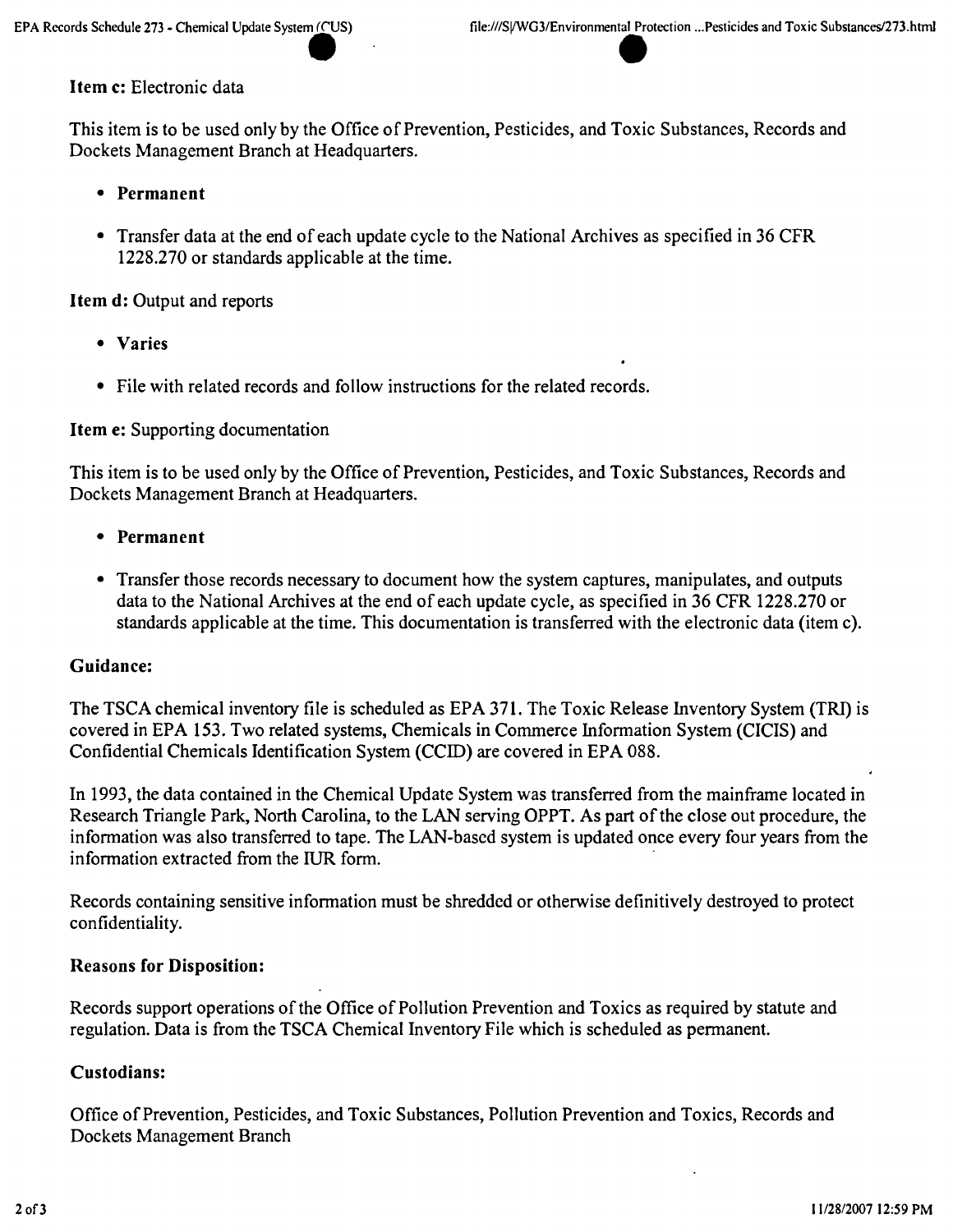- **• Contact:** Darryl Ballard
- **• Telephone:** 202·260-5521

**Related Schedules:**

EPA 088, EPA 153, EPA 371

**Previous NARA Disposal Authority:**

**Entry:** *03/1111993*

**EPA Approval:** *01/26/1996*

**NARA Approval:** *0910512001*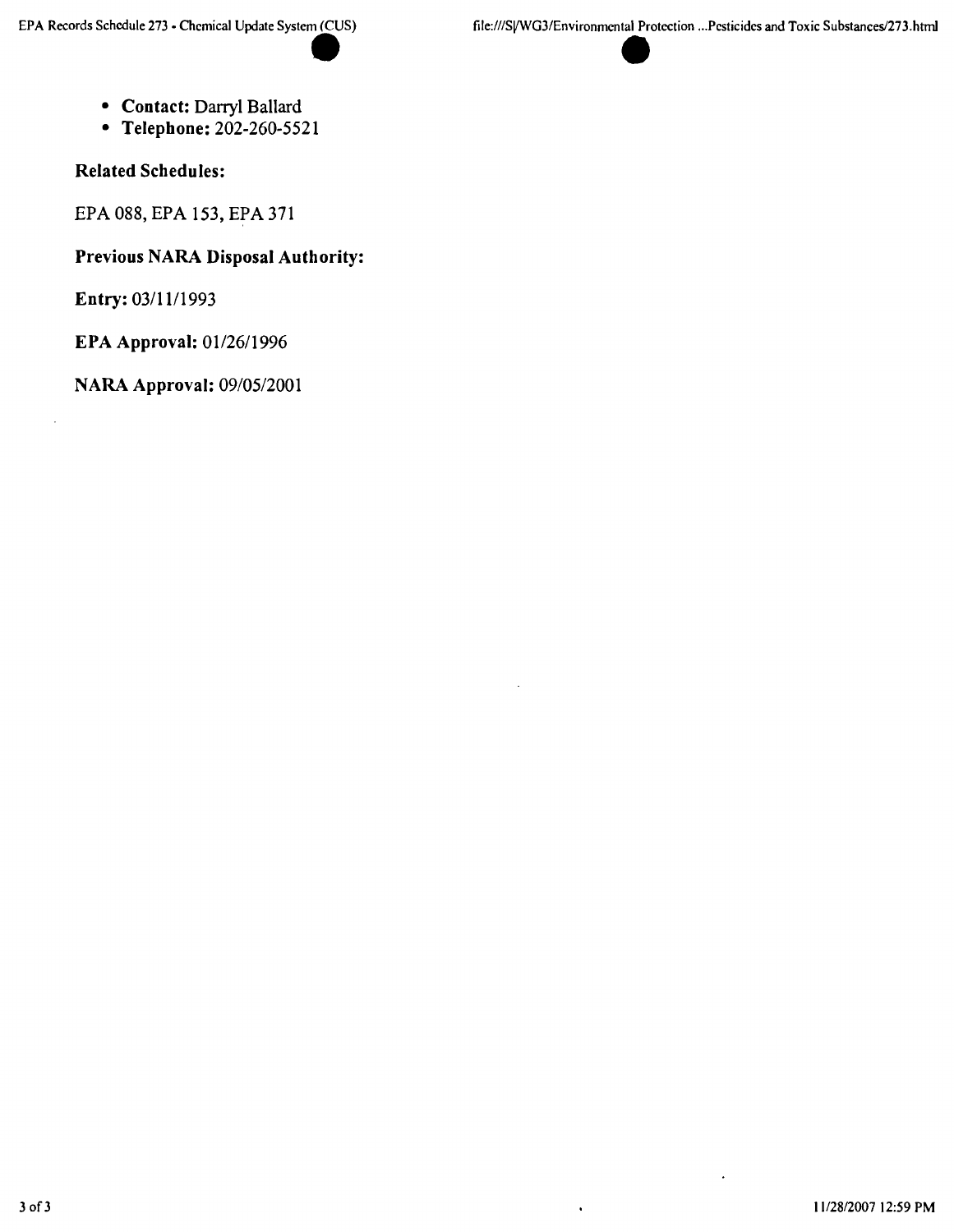# DRAFT OF 9/19/00

# u.s. EPA RECORDS SCHEDULE

SERIES TITLE: RM(X) - OPPT Existing Chemical Assessment Tracking System

PROGRAM: Toxic Substances

EPA SERIES NO: 265

AGENCY FILE CODE: TOXI 265

NARA DISPOSAL AUTHORITY: Nl-412-96-3/2 (Use this number to retire records to the FRC)

 $\bullet$ 

APPLICABILITY: Agency-wide

#### *IDENTIFYING INFORMATION:*

DESCRIPTION: RM(X) - The OPPT Existing Chemical Assessment Tracking System (RM(X)) was a document/activity decision tracking system that provided OPPT with information to manage all phases of the Existing Chemicals Program until 1994: Initial Priority Screening; RMl Screening; RMl Decision; Master Testing List; Test Case Development; Risk Reduction List; RM2 Life Cycle & pollution Prevention Assessment; RM2Decision Program Options; Regional Activities; Major Rule Development; Voluntary Action; Minor Rule Development; and Findings and Enforcement.

The system did not link to other systems.

ARRANGEMENT: Not applicable.

TYPE OF RECORDS: SPECIFIC RESTRICTIONS: Reports, printouts, data files

MEDIUM: VITAL RECORD: Electronic, paper, forms

No

FUNCTIONS SUPPORTED: Program operations

SPECIFIC LEGAL REQUIREMENTS: Toxic Substances Control Act, as amended, Sections 6, 8(e)

DRAFT

 $\bullet$  .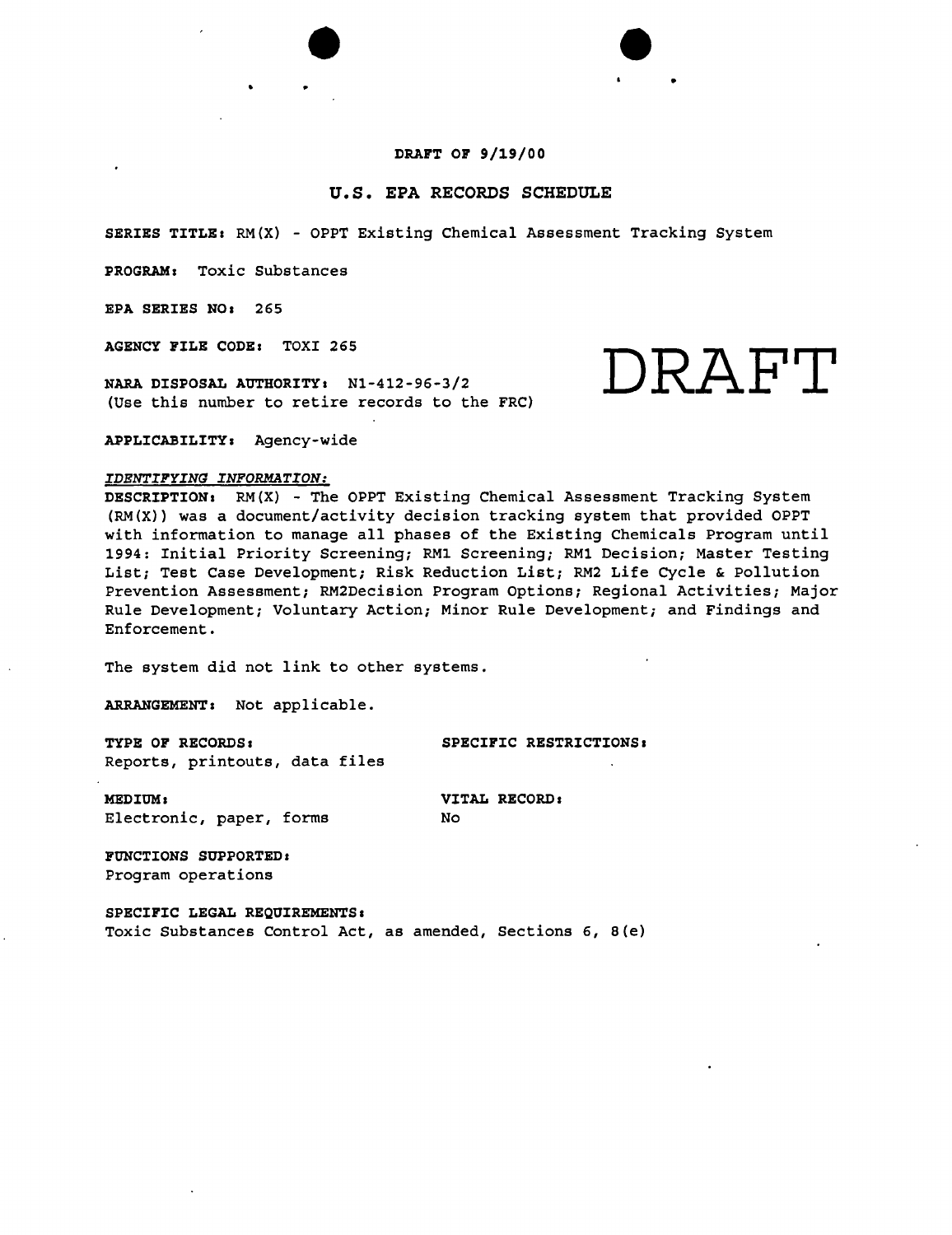|                                                                                                                                                                  |                                                                          | NWML |  |  |
|------------------------------------------------------------------------------------------------------------------------------------------------------------------|--------------------------------------------------------------------------|------|--|--|
|                                                                                                                                                                  |                                                                          |      |  |  |
|                                                                                                                                                                  |                                                                          |      |  |  |
| EPA SERIES NO. 265                                                                                                                                               |                                                                          |      |  |  |
| DISPOSITION INFORMATION:<br>FINAL DISPOSITION:                                                                                                                   | TRANSFER TO FRC PERMITTED:                                               |      |  |  |
| Electronic software system:<br>а.<br>Disposable                                                                                                                  | No                                                                       |      |  |  |
| Input: Disposable<br>b.                                                                                                                                          | No                                                                       |      |  |  |
| c. Electronic data: Disposable                                                                                                                                   | No.                                                                      |      |  |  |
| Output and reports<br>d.                                                                                                                                         | Dependent on related records                                             |      |  |  |
| Supporting documentation:<br>е.<br>Disposable                                                                                                                    | DRAFT<br>No.                                                             |      |  |  |
| FILE BREAK INSTRUCTIONS:<br>Break when superseded by routine software updates.<br>а.                                                                             |                                                                          |      |  |  |
| b.                                                                                                                                                               | Break file according to instructions for EPA 171 - Input/Source Records. |      |  |  |
| Break file when superseded.<br>$\mathbf{c}$ .                                                                                                                    |                                                                          |      |  |  |
| Follow file break instructions for related records.<br>d.                                                                                                        |                                                                          |      |  |  |
| Break file when superseded.<br>е.                                                                                                                                |                                                                          |      |  |  |
| DISPOSITION INSTRUCTIONS:<br>Delete when superseded by routine software program updates and quality<br>а.<br>assurance check completed or when no longer needed. |                                                                          |      |  |  |
| b. Follow instructions for EPA 171 - Input/Source Records.                                                                                                       |                                                                          |      |  |  |
| Disposable after approval of the SF 115 by the Archivist.<br>$\mathbf{c}$ .                                                                                      |                                                                          |      |  |  |
| reports when no longer needed for reference.                                                                                                                     | d. Follow disposition instructions for related records. Recycle ad hoc   |      |  |  |
| Delete/destroy when superseded or obsolete.<br>e.                                                                                                                |                                                                          |      |  |  |
| APPLICATION GUIDANCE:<br>REASONS FOR DISPOSITION: System no longer active; closed in 1994.                                                                       |                                                                          |      |  |  |
| <b>AGENCY-WIDE GUIDANCE:</b>                                                                                                                                     |                                                                          |      |  |  |
| PROGRAM OFFICE GUIDANCE/DESCRIPTIVE INFORMATION:                                                                                                                 |                                                                          |      |  |  |
| CUSTODIAL INFORMATION:<br>CONTROLLING UNIT:                                                                                                                      | CONTACT POINT:                                                           |      |  |  |
| Name: Office of Pollution                                                                                                                                        | Name: Terry O'Bryan                                                      |      |  |  |
|                                                                                                                                                                  |                                                                          |      |  |  |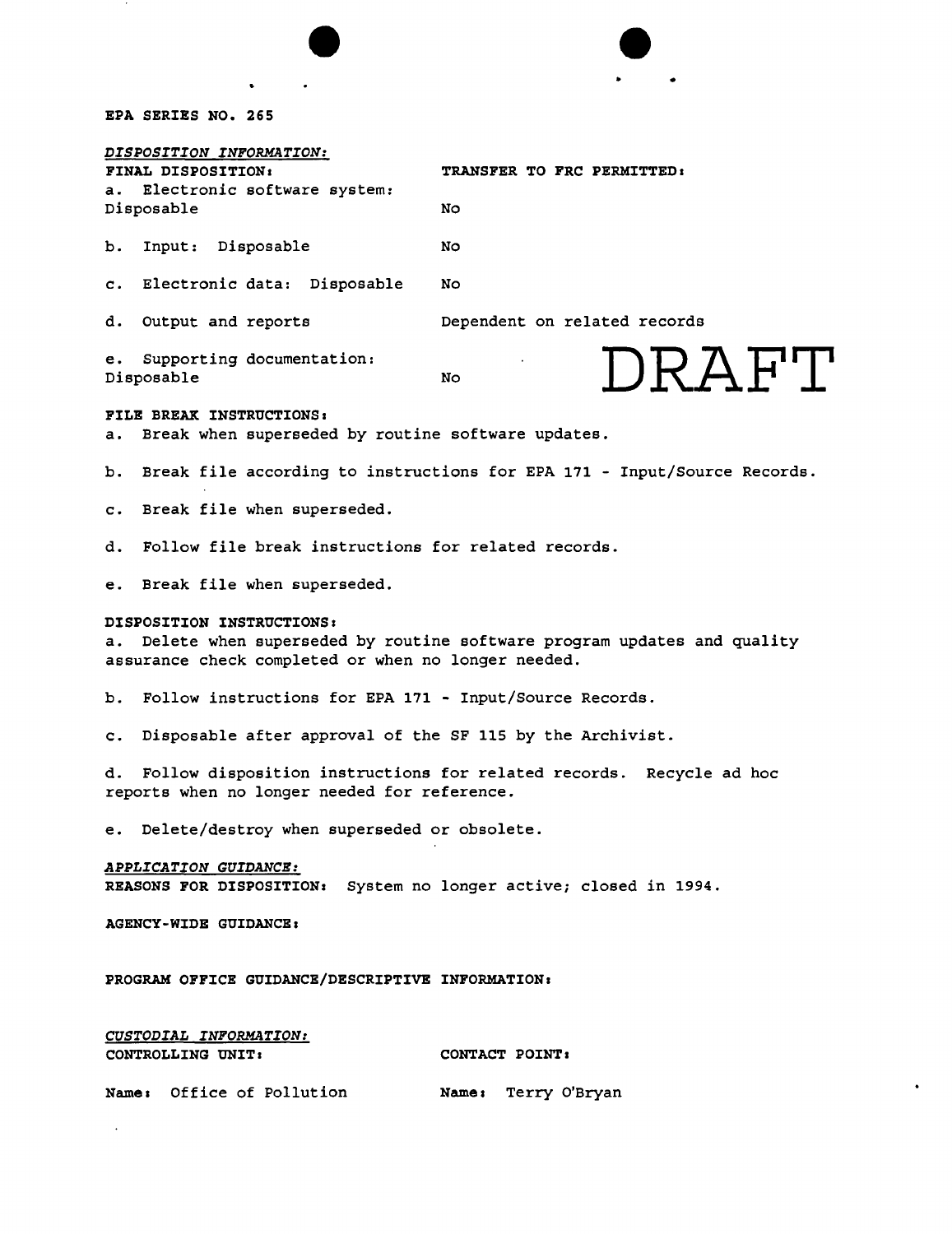$\bullet$ EPA SERIES NO. 265

 $\hat{\textbf{r}}$ 

Prevention and Toxics

Location: Waterside Mall

•

Inclusive Dates:

Volume on Hand (Feet).

Annual Accumulation: (feet or inches)

*CONTROL INFORMATION:* RELATED ITEMSI EPA 171

PREVIOUSLY APPROVED BY NARA SCHEDULE NOS *I*

Mail Code: 7403 Telephone: 202-260-3483 Office. Risk Assessment Div. Room: E134

 $\bullet$ 

# **DRAFT**

 $\cdot$ 

•

| Approval        | Approval  | Entry  | Last     |
|-----------------|-----------|--------|----------|
| <b>Date EPA</b> | Date NARA | Date   | Modified |
| 1/26/96         |           | 1/5/93 | 9/19/00  |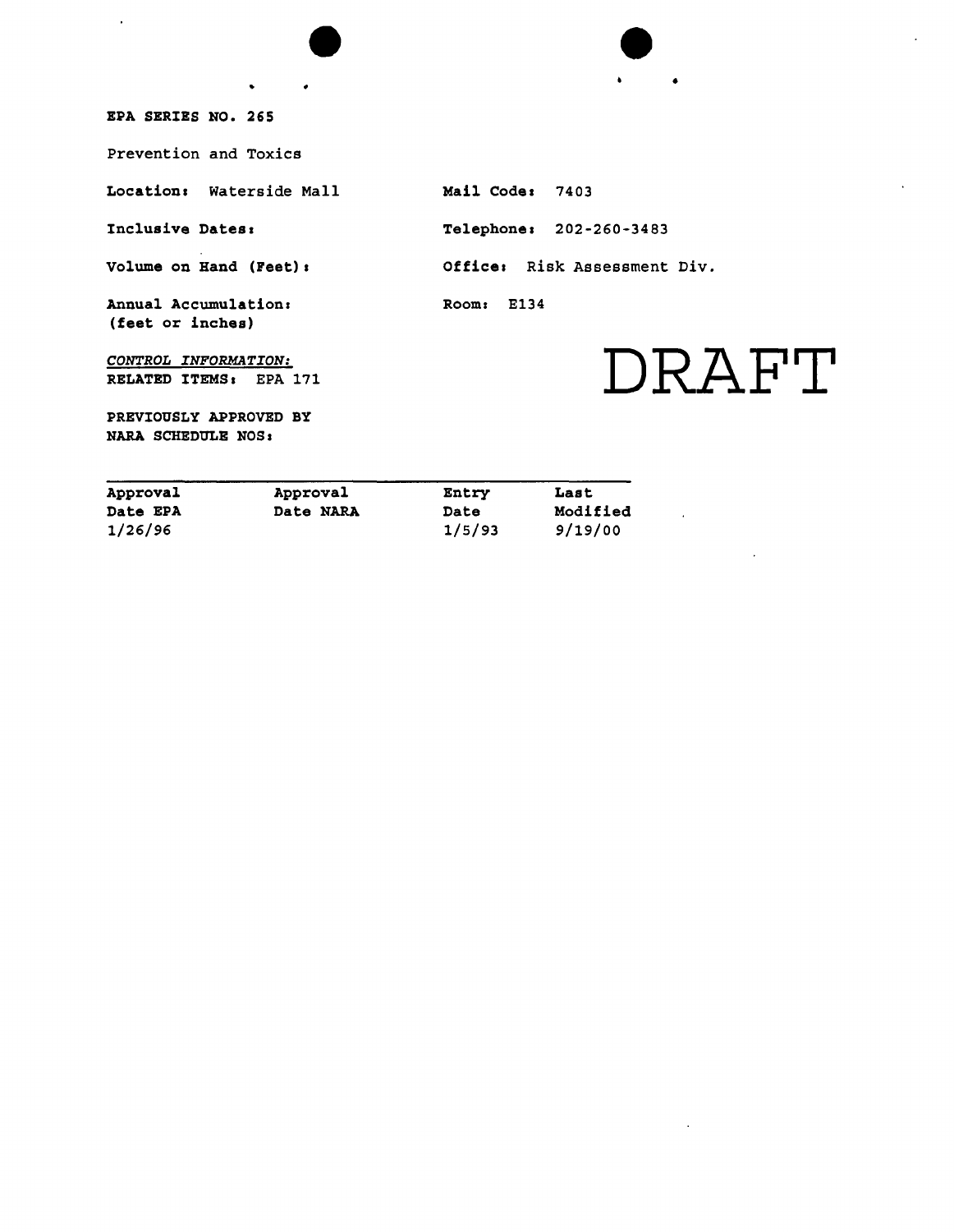# DRAFT OF 9/19/00

 $\bullet$ 

# u.s. EPA RECORDS SCHEDULE

SERIES TITLE. PENTA

PROGRAM. Toxic Substances

EPA SERIES NO. 269

AGENCY FILE CODE. TOXI 269

NARA SCHEDULE NO. N1-412-96-3/3  $\mathbb{R} \mathbb{R} \mathbb{R} \mathbb{H}$ 

•

APPLICABILITY, Agency-wide

# *IDENTIFYING INFORMATION:*

DESCRIPTION. PENTA was developed to automate Premanufacture Notice (PMN) and Test Market Exemption Applications (TMEA) case information. This allows cases to be quickly isolated, referenced, and analyzed by their pertinent properties. Users of PENTA are branches in the Office of Pollution Prevention and Toxics associated with the new chemicals (PMN) process who need to know how similar cases were handled in the past. The objective of PENTA is to automate selected index and descriptive information for each case and to provide a computer data base of relevant information associated with such cases. This data can be manipulated and retrieved to identify the specific cases which match the desired selection criteria.

#### ARRANGEMENT :

•

TYPE OF RECORDS: SPECIFIC RESTRICTIONS Reports, printouts, data files

Confidential Business Information

MEDIUM: VITAL RECORD: Electronic, paper, forms

No

FUNCTIONS SUPPORTED. Compliance and enforcement activities

SPECIFIC LEGAL REQUIREMENTS, Toxic Substances Control Act, as amended, Section 5 40 CFR 720-723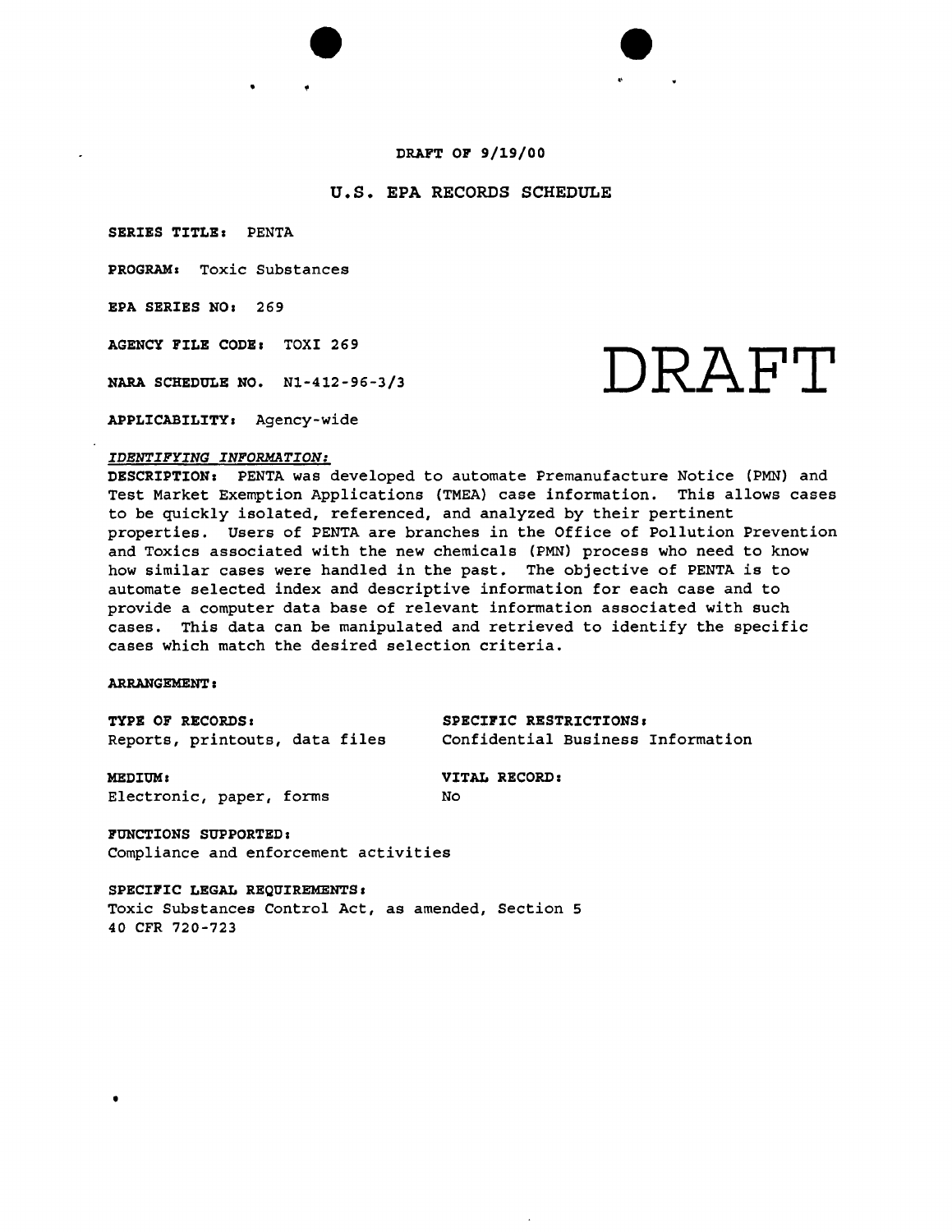### EPA SERIES NO. 269

Disposable

| DISPOSITION INFORMATION:        |  |  |
|---------------------------------|--|--|
| FINAL DISPOSITION:              |  |  |
| a. Electronic software program: |  |  |

TRANSFER TO FRC PERMITTED:

|  | b. Input: Disposable | No |
|--|----------------------|----|

c. Electronic data: Disposable

**No** 

**No** 

 $\bullet$ 

d. Output and reports Dependent on related records

**DRAFT**

e. Supporting documentation: Disposable No

#### FILE BREAK INSTRUCTIONS:

a. Break following each major or routine software version change.

b. Break file according to instructions for EPA 171 - Input/Source Records.

c. Break file when information has been entered into the system and quality assurance completed.

d. Follow file break instructions for related records.

e. Break file at the end of each major version change.

#### DISPOSITION INSTRUCTIONS:

a. For each major version change, maintain current version following procedures required in NTSD's directives and procedures. For any routine changes, delete software after quality assurance check is performed.

- b. 'Follow instructions for EPA 171 Input/Source Records.
- c. Disposable after approval of the SF 115 by the Archivist.
- d. Follow disposition instructions for related records.
- e. Delete/destroy when superseded or obsolete.

#### *APPLICATION GUIDANCB:*

REASONS FOR DISPOSITION: System no longer active; closed in 1993.

AGENCY-WIDE GUIDANCEs Premanufacture Notices are covered in EPA 261 - TSCA Section 5 New Chemical Files. See EPA 268 for the OPPT Chemical Directory System (CHEMD) and EPA 243 for the Management Information Tracking System (MITS) •

This system was initially maintained on the mainframe located in Research Triangle Park, North Carolina. In 1993 the system was closed and selected information was downloaded to the LAN in OPPT for reference purposes only. In addition, as part of the closedown, all information was also transferred to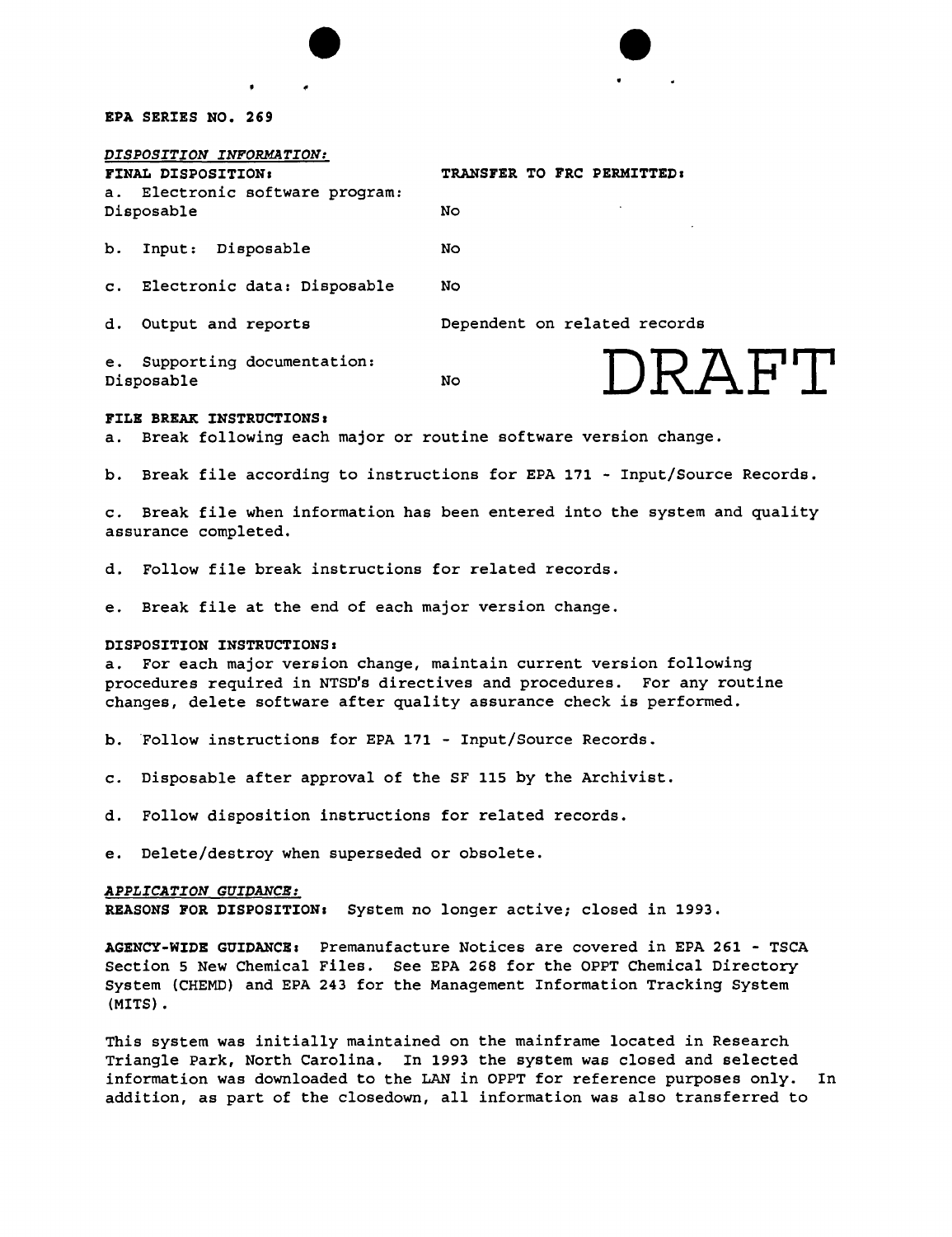

EPA SERIES NO. 269

tape. To re-create the information from the tapes, access must be achieved through DAPSS (covered in EPA 090) .

 $\bullet$ 

.'

As required by 36 CFR 1228.58, records with special restrictions.such as confidential business information (CBI) or those exempted from disclosure by statute such as the Privacy Act must be shredded or otherwise definitively destroyed with witnessed disposal.

PROGRAM OFFICE GUIDANCE/DESCRIPTIVE INFORMATION:

| CUSTODIAL INFORMATION:<br>CONTROLLING UNIT:                                        | CONTACT POINT:<br>DRAF"L'                                             |
|------------------------------------------------------------------------------------|-----------------------------------------------------------------------|
| Name: Pollution Prevention and<br>Toxics                                           | Name: Darryl Ballard                                                  |
| Location: Waterside Mall                                                           | Mail Code: 7407                                                       |
| Inclusive Dates: 1979-1993                                                         | Telephone: 202-260-5521                                               |
|                                                                                    | Volume on Hand (Feet): 1 cu. ft. Office: Records & Dockets Mgt Branch |
| Annual Accumulation: 0<br>(feet or inches)                                         | Room: E725J                                                           |
| CONTROL INFORMATION:<br>RELATED ITEMS: EPA 090, EPA 171, EPA 243, EPA 261, EPA 268 |                                                                       |
| PREVIOUSLY APPROVED BY<br>NARA SCHEDULE NOS:                                       |                                                                       |

| _____<br>Approval | Approval  | Entry  | Last     |
|-------------------|-----------|--------|----------|
| <b>Date EPA</b>   | Date NARA | Date   | Modified |
| 1/26/96           |           | 1/5/93 | 9/19/00  |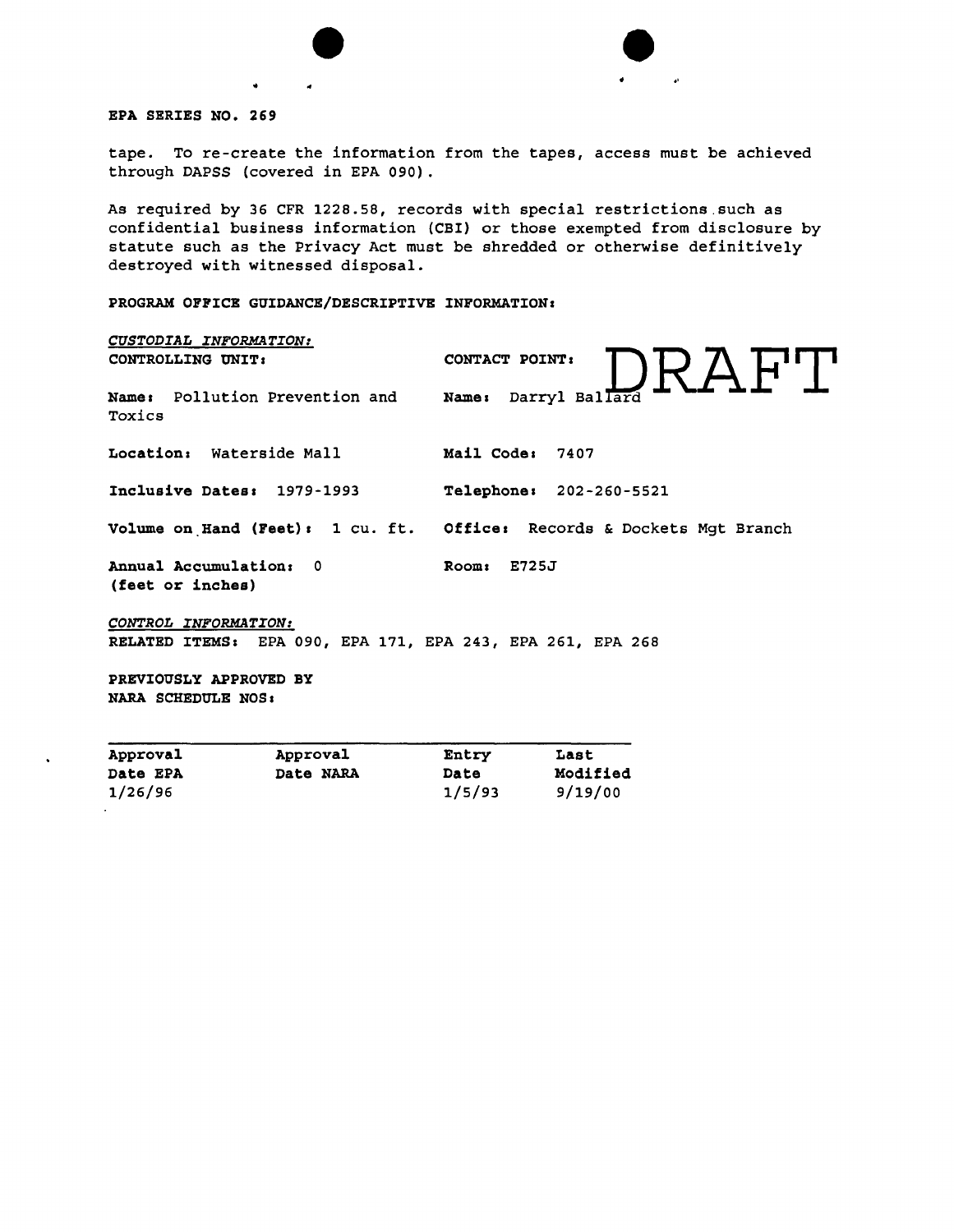# $\bullet$ **DRAFT OF 9/19/00**

# **u.s. EPA RECORDS CONTROL SCHEDULE**

**SERIES TITLE:** TSCA 8(a) Level A Information System (LEVEL8(A))

**PROGRAM.** Toxic Substances

**EPA SERIES NO.** 271A

**NARA SCHEDULE NO.** Nl-412-96-3/4

• •

**APPLICABILITY.** Agency-wide

#### *IDENTIFYING INFORMATION:*

DESCRIPTION: The TSCA 8(a) Level A Information System (LEVEL8(A)) consists of a collection of computer programs, standard forms, and manual procedures which validate, store, and selectively report the data collected under the Preliminary Assessment Information Rule (PAIR). PAIR is a collection of information from manufacturers, importers, and processors on production, uses, exposure levels, and waste treatment/release qualities. Worker exposure is reported based on kilograms of subject chemical manufactured or imported, the number of workers and worker-hours spent in various categories of use activity: manufacture, use (reactant and non-reactant), and preparation. The manufacturer also reports on qualities and process categories for customers of the product. Approximately 900 chemicals (including 23 categories) and three categories of un-specified chemicals are currently subject to the PAIR reporting rule. The list of chemicals is frequently amended, after review of substances by the Interagency Testing Committee, and others.

#### **ARRANGEMENT •**

**TYPE OF RECORDS: SPECIFIC RESTRICTIONS.**

Data files, forms, reports Confidential Business Information

**MEDIUM: VITAL RECORD.** Electronic, paper No

**FUNCTIONS SUPPORTED.** Compliance and enforcement

**SPECIFIC LEGAL REQUIREMENTS.** Toxic Substances Control Act, as amended, Section 8(a) 40 CFR 704, 710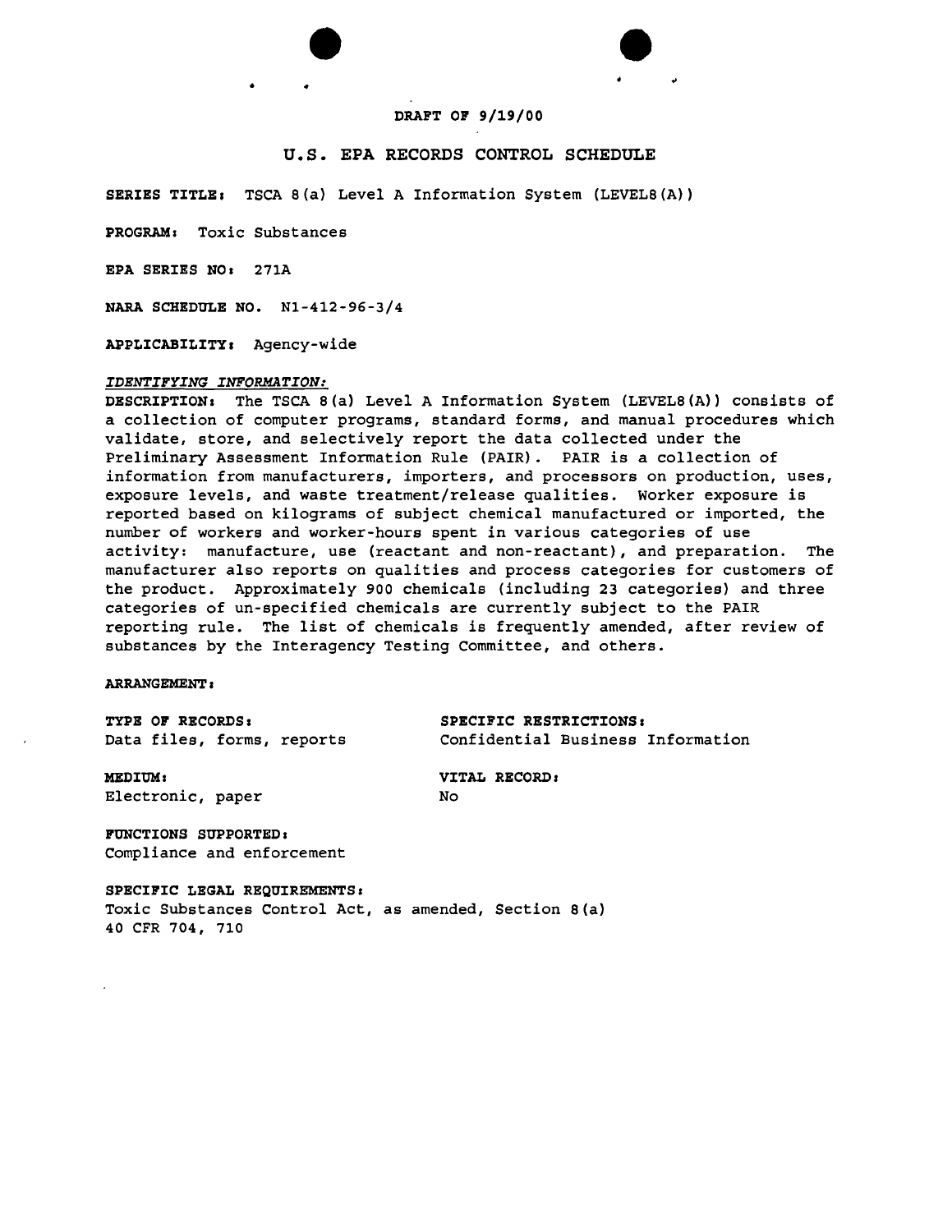# EPA SERIES NO. 271A

| DISPOSITION INFORMATION:                                 |                                  |  |  |
|----------------------------------------------------------|----------------------------------|--|--|
| FINAL DISPOSITION:                                       | TRANSFER TO FRC PERMITTED:<br>No |  |  |
| a. Electronic software program:<br>Disposable            |                                  |  |  |
| b. Input: Disposable                                     | No                               |  |  |
| c. Electronic data: Permanent                            | No                               |  |  |
| d. Output and reports                                    | Dependent on related records     |  |  |
| Supporting documentation:<br>e <sub>1</sub><br>Permanent | No                               |  |  |

•

### FILE BREAK INSTRUCTIONS *<sup>a</sup>*

a. Break following each major or routine version change.

b. Break file according to instructions for EPA 171A - Input/Source Records.

 $\bullet$ 

c. Break file when information has been entered into the system and quality assurance check completed.

d. Follow file break instructions for related records.

e. Break file at the end of each major version change.

# DISPOSITION INSTRUCTIONS:

a. For each major version change, maintain current version on tapes or cartridges for 7 years following procedures required in ETSD's Operational Policies Manual, Sections 200.01 and 200.02 on archiving data sets and records management. After 7 years, tapes are to be destroyed by degaussing. For any routine software updates, delete software after quality assurance check is performed.

b. Follow disposition instructions for EPA 171A - Input/Source Records.

c. Transfer ASCII or EBCDIC flat file as specified in 36 CFR 1228.188 to the National Archives annually.

d. Follow disposition instructions for related records.

e. Transfer those records necessary to document how the system captures, manipulates, and outputs data to the National Archives as specified in 36 CFR 1228.188. This documentation would be transferred with the annual transfer of the electronic data flat file (item c) .

### *APPLICATION GUIDANCE:*

REASONS FOR DISPOSITION: This item is a major system supporting operations required by statute and regulations for "compliance and enforcement. The paper records (NCl-412-85-12/17) were appraised as permanent by the National Archives in 1985.